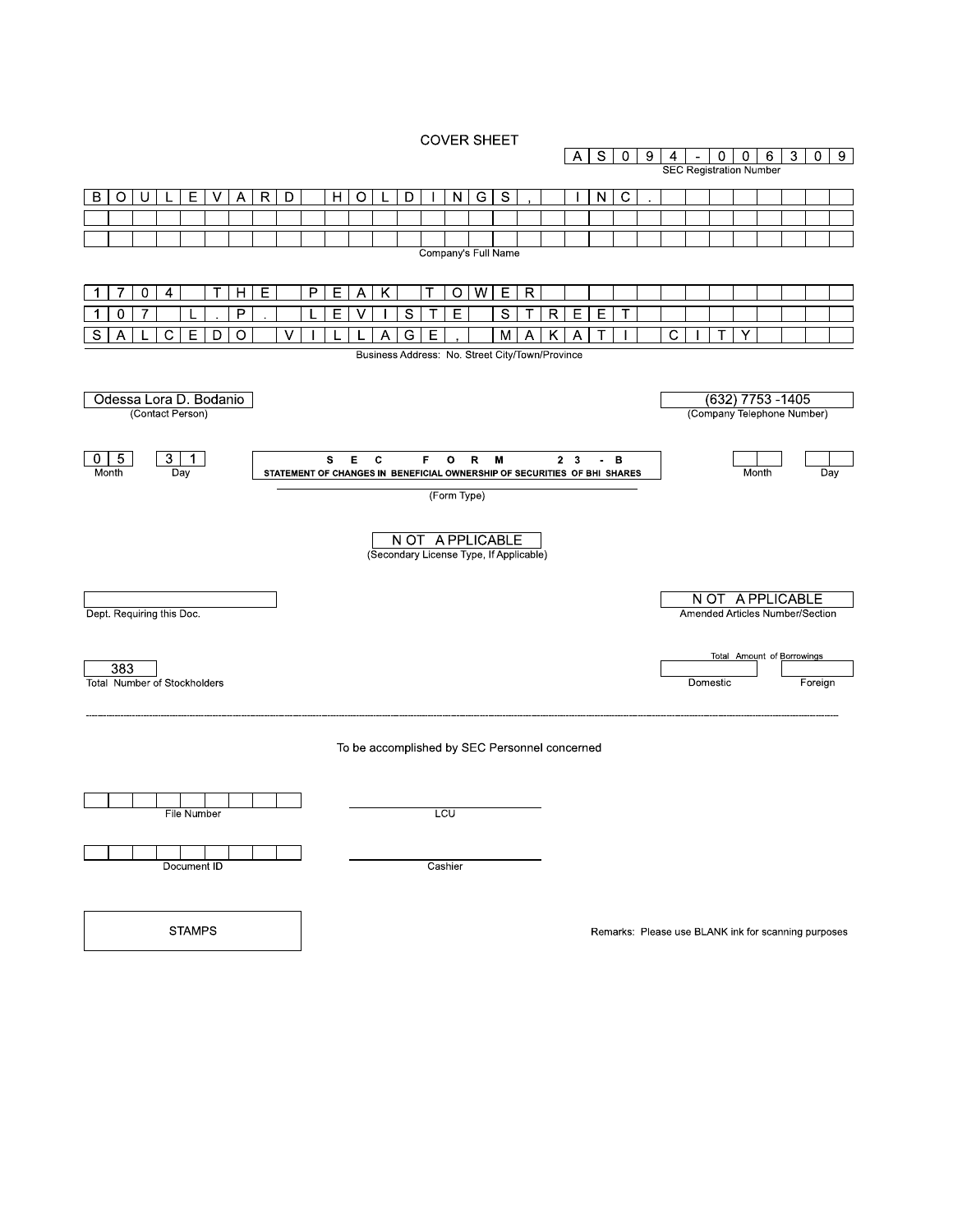### SECURITIES AND EXCHANGE COMMISSION

Metro Manila, Philippines

FORM 23-B

# STATEMENT OF CHANGES IN BENEFICIAL OWNERSHIP OF SECURITIES

Check box if no longer subject **Filed pursuant to Section 23 of the Securities Regulation Code** 

to filing requirement

Name and Address of Reporting Person 2. Issuer Name and Trading Symbol 2. Issuer Name and Trading Symbol 2. Issuer Name and Trading Symbol 2. Issuer Name and Trading Symbol 2. Issuer Name and Trading Symbol 2. Issuer Name (Check all applicable) PANLILIO **Solution DUSE MARCEL E.** & Family **BOULEVARD HOLDINGS, INC.** "BHI" (Last) (First) (Middle) 3. Tax Identification 5. Statement for National Section X 10% Owner Number **Month/Year Month/Year X** Officer **X** Officer **Month** Cuber (give title below) (specify below) 1704 Peak Tower, 107 L.P Leviste Street 224-245-250-000 'October 2021 (Street) **A.** Citizenship Chairman/President & CEO Original (MonthYear) MAKATI CITY 1227 Filipino NA (City) (Province) (Postal Code) Table 1 - Equity Securities Beneficially Owned 1. Class of Equity Security Security Security 2. Transaction 4. Securities Acquired (A) or Disposed of (D) 3. Amount of Securities Owned at End of Month 4 Ownership Form: 6. Nature of Indirect Beneficial Direct (D) or Indirect (I) \* Ownership (Month/Day/Year) % Number of Shares Shares (A) or (D) Price Common Shares 10.071 10/11/2021 4,200,000 (D) 0.071 10/12/2021 4,300,000 (D) 0.069 10/12/2021 4,500,000 (D) 0.068 40.25% 4,829,884,776 I JP Guilds, Inc. 0.03% 3.502.000 D 3. Amount of Securities Owned at End of Month

(Print or Type Responses)

If the change in beneficial ownership is 50% of the previous shareholdings or is equal to 5% of the outstanding capital stock of the issuer, provide the disclosure requirements set forth on page 3 of this form.

Reminder: Report on a separate line for each class of equity securities beneficially owned directly or indirectly.

(1) A person is directly or indirectly the beneficial owner of any equity security with respect to which he has or shares:

(A) Voting power which includes the power to vote, or to direct the voting of, such security; and/or

(B) Investment power which includes the power to dispose of, or to direct the disposition of, such security.

(2) A person will be deemed to have an indirect beneficial interest in any equity security which is:

(A) held by members of a person's immediate family sharing the same household;

 $(B)$  held by a partnership in which such person is a general partner;

(C) held by a corporation of which such person is a controlling shareholder; or

(D) subject to any contract, arrangement or understanding which gives such person voting power or investment power with respect to such security.

## **REVISED**